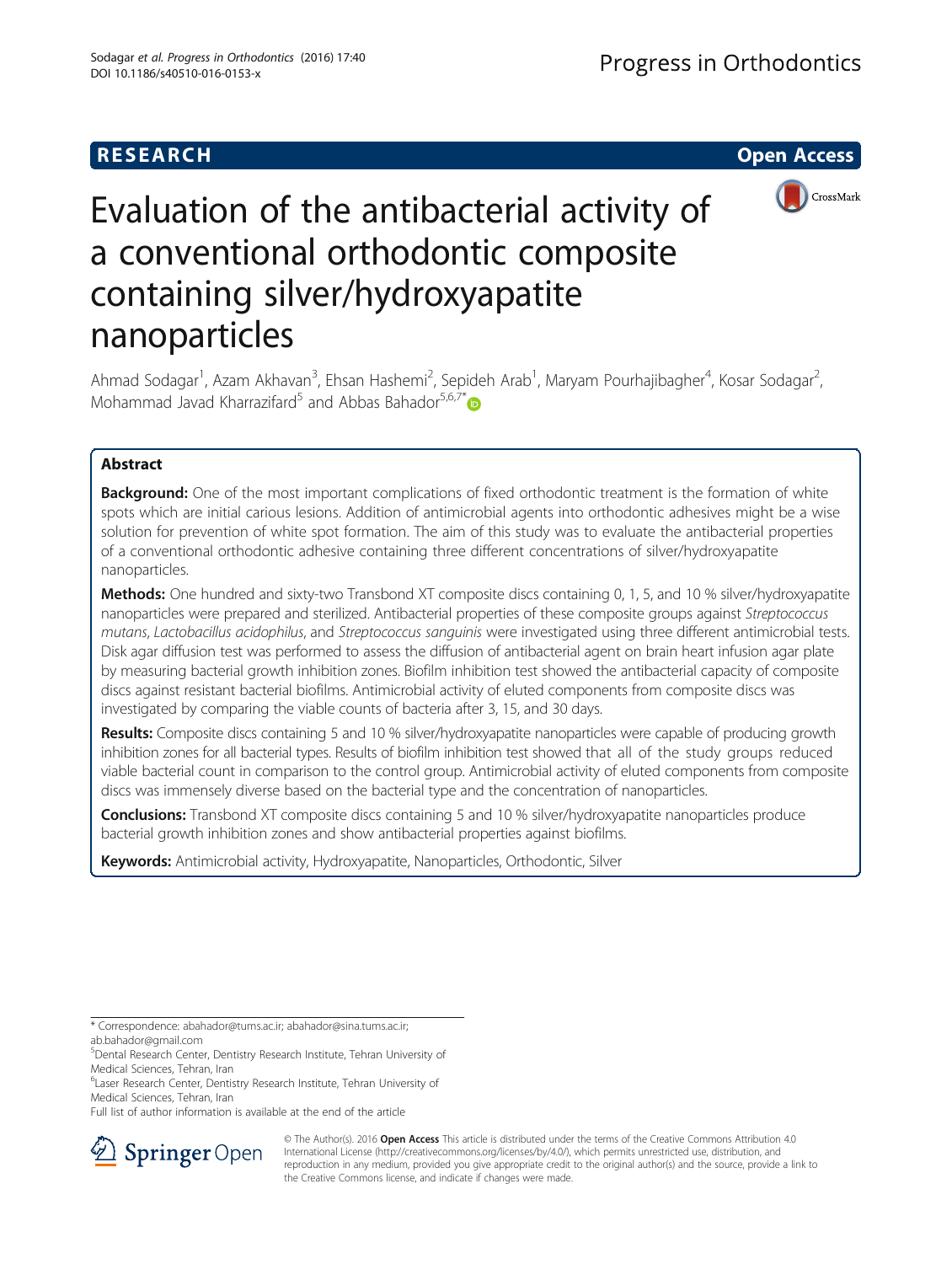# Background

One of the most important complications of fixed orthodontic treatment is enamel demineralization [\[1](#page-6-0)]. Brackets and orthodontic accessories facilitate plaque accumulation and compromise oral hygiene maintenance which lead to an increase in oral bacteria count during orthodontic treatment [[2](#page-6-0)–[5](#page-6-0)]. Despite myriad progresses in orthodontics, fixed orthodontic treatment is still accompanied with a high risk of formation of white spot lesions which are found in more than 50% of orthodontic patients. Since white spots are unattractive and sometimes irreversible, they are a main concern for both orthodontists and orthodontic patients [[1, 6](#page-6-0)–[9\]](#page-6-0).

Oral hygiene procedures in the frontline of caries prevention methods are not reliable enough due to dependence to patient cooperation. Therefore, one possible solution could be incorporation of antimicrobial agents into the orthodontic adhesives. In this regard, the addition of chlorhexidine and fluoride into adhesives has been suggested in some studies. However, the improper mechanical properties of the resultant adhesives as well as the short-term antimicrobial effects of these agents have made this approach questionable [[10](#page-6-0)–[14\]](#page-6-0).

Application of nanotechnology in material science is a great step toward producing materials with enhanced chemical, mechanical, optical, and electrical features [[15](#page-6-0), [16](#page-6-0)]. Therefore, several studies have made efforts to evaluate antimicrobial and mechanical properties of various nanoparticles incorporated in orthodontic adhesives [[14](#page-6-0), [17](#page-6-0)–[19](#page-6-0)].

Silver has long been used in medicine for its antimicrobial activity against various microorganisms. Recent studies have shown antibacterial properties of silver nanoparticles (AgNps) incorporated in poly(methyl methacrylate), dental composites, bonding agents, and resin-modified glass ionomers [\[17](#page-6-0), [20](#page-6-0)–[23](#page-6-0)]. Hydroxyapatite (HA) has been reported as an excellent carrier in AgNp production process [\[18\]](#page-6-0). In addition, HA nanoparticles have achieved brilliant successes in remineralization of incipient enamel lesions [[24](#page-6-0)].

Considering unique features of AgNps and HA nanoparticles, the present study aimed at investigation of antibacterial effects of silver/hydroxyapatite (Ag/HA) nanoparticles incorporated in a conventional orthodontic adhesive composite (Transbond XT) against Streptococcus mutans, Lactobacillus acidophilus, and Streptococcus sanguinis.

#### Methods

# Preparation of Ag/HA nanoparticles

The method of Akhavan et al. was used to synthesize Ag/HA nanoparticles [\[25](#page-6-0)]. Briefly, 100 mg of silver nitrate was dissolved in 20-ml deionized water. Afterwards, a solution of 1-g HA nanopowder (purchased from Aldrich

Co.) in 80-ml distilled water was added to the sliver nitrate solution. The final mixture was stirred with magnetic mixer for 6 h, purged by nitrogen gas, and irradiated to 20-kGy dose of gamma ray in a Gamma Cell 220 (Nordion, Canada). The precipitation was centrifuged, washed, and dried overnight.

The formation of silver nanoparticles incorporated in the HA composite was studied by the XRD pattern of the Ag/HA sample using a Holland Philips Xpert X-ray diffractometer (CuKα) (Fig. [1\)](#page-2-0).

The TEM morphology of Ag/HA sample was evaluated on a Phillips EM 208S electron microscope operating at acceleration voltage of 100 kV (Fig. [2](#page-2-0)). As observed, the Ag/HA particles were nanosize and non-aggregated form, showing that the producing process had no effect on the initial HA particle distribution. From the figure, the majority of particles in Ag/HA powder were of spherical shape, with a mean diameter range of 55–65 nm.

#### Preparation of composite discs

A total number of 162 composite discs were used in this study. After preparation of Ag/HA nanoparticles, Transbond XT pastes (3 M Unitek, CA, USA) with 1, 5, and 10 %  $(w/w)$  Ag/HA nanoparticles were produced by mixing proper amounts of nanoparticles into the composite paste precisely. Pure Transbond XT composite discs were used as control group. In order to obtain specimens with dimensions close to bracket bases, 5-mm diameter circular metal molds were filled with composites and covered by glass slides. After light curing for 20 s from each side (Bluphase® 16i, Ivoclar Vivadent, AG, Australia), composite discs were expelled from the molds and sterilized via gamma ray.

# Preparation of bacterial suspensions

Lyophilized S. mutans (ATCC 25175) and S. sanguinis (ATCC 10556) were rehydrated in brain-heart infusion (BHI) broth (Difco, Sparks, MD, USA) in 5 %  $CO<sub>2</sub>$ atmosphere at 37 °C for 48 h. Microbial suspensions with  $10^8$  CFU/ml were prepared using spectrophotometer. Optical density of 0.2 correspond to  $10^8$  cells/ml. Lyophilized L. acidophilus (ATCC 4356) was grown in BHI broth in anaerobic conditions at 37 °C. For L. acidophilus, an optical density equal to 1 corresponds to  $10^8$  cells/ml.

# Disk agar diffusion test (DAD)

DAD determines the ability of antibacterial agents to diffuse within agar and produce bacterial inhibition zone. Twenty microliters from bacterial suspensions was spread on the cation-adjusted Mueller Hinton agar (CAMHA; Himedia, India) plate via a sterilized swap, and composite discs were placed on the surface of plates with 2-cm distance from each other. Plates containing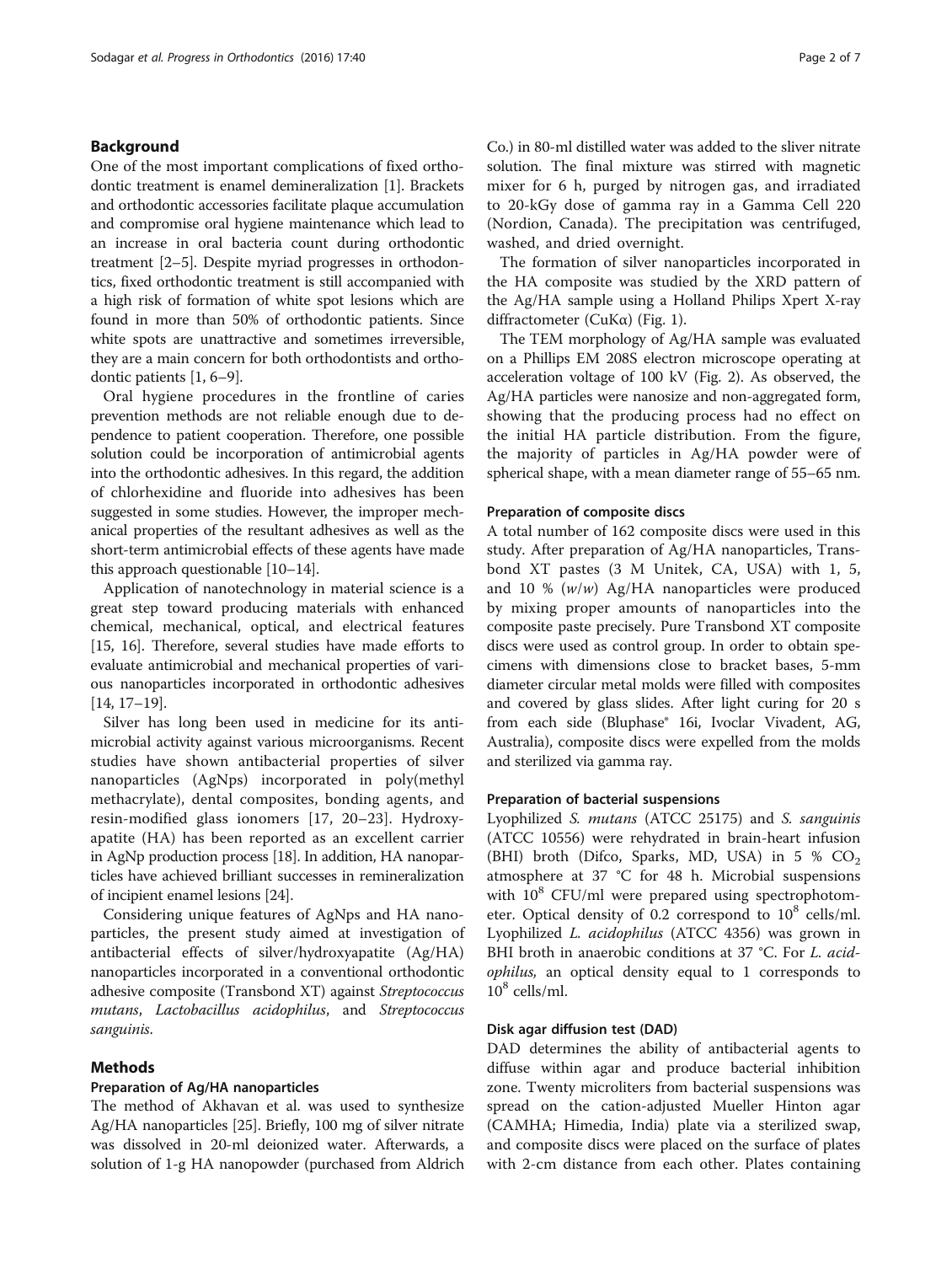<span id="page-2-0"></span>

L. acidophilus were incubated anaerobically, while other plates were incubated in capnophilic condition. Following incubation for 48 h, the growth inhibition zones were measured.

# Biofilm inhibition test

Biofilms were formed on composite discs by inoculation of bacterial suspensions in composite discs in flat-bottom 96-well microtiter plates (TPP; Trasadingen, Switzerland) and incubation at 37 °C for 72 h. Afterwards, composite discs were rinsed thoroughly with sterilized saline to wash away the planktonic and loosely attached cells. Finally, in order to dislodge biofilms, composite discs were sonicated at 50 Hz in 150 W and vortexed for 1 min. The CFUs/ml of test wells was calculated using Miles and Misra method [[26\]](#page-6-0).



Fig. 2 TEM image shows formation of nanosize particles

# Antibacterial properties of eluted components

In order to evaluate the antibacterial activity of the eluted components from composite discs, the specimens were placed in tubes containing 5-ml BHI broth at 37 °C in a dark environment. After 3, 15, and 30 days, discs were removed and liquid medias were transferred to new plastic tubes. Fifty microliters of bacterial suspension (in final concentration  $2.5 \times 10^5$  CFU/ml) was added to the latter tube, and tubes were agitated at 300 rpm for 24 h at 37 ° C. The CFUs/ml of test wells was calculated using Miles and Misra method [\[26](#page-6-0)].

# Statistical analysis

Kruskal–Wallis test, ANOVA, and Tukey HSD test were used for statistical analysis.  $P < 0.05$  was considered statistically significant.

# Results

# Disk agar diffusion test (DAD)

Results of DAD test indicated that adding 1 % Ag/HA nanoparticles to composite does not produce bacterial inhibition zone for any of bacterial strains. However, composite discs containing 5 and 10 % nanoparticles showed bacterial inhibition halos which did not have significantly different diameters. The complete results of DAD test are presented in Table [1](#page-3-0).

# Biofilm inhibition test

Investigation of the antibacterial effect of the study groups against mature S. mutans biofilm revealed significant differences between all groups except between the 5 and 10 %. Results of biofilm inhibition test for S. sanguinis and L. *acidophilus* were similar and for both bacterial strains, significant differences between all groups except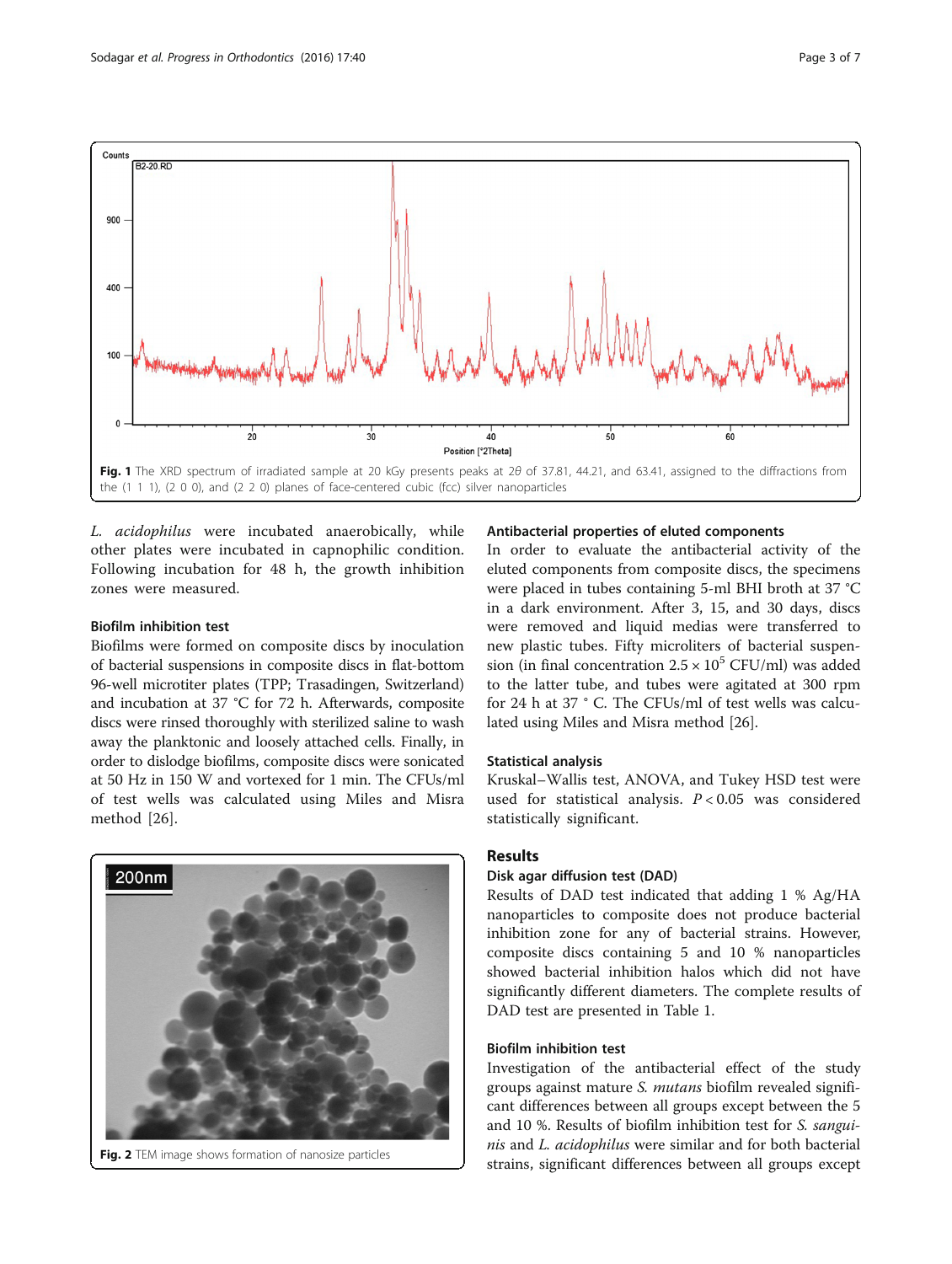<span id="page-3-0"></span>Table 1 Average diameters of bacterial growth inhibition zones (mm)

| <b>Bacterial Type</b> | Concentration Ag/HA<br>Nanoparticles (%) | Diameter (mm)   |  |
|-----------------------|------------------------------------------|-----------------|--|
| S. mutans             | $\mathbf 0$                              | $\Omega$        |  |
|                       | 1                                        | 0               |  |
|                       | 5                                        | $6.33 \pm 0.58$ |  |
|                       | 10                                       | $8.66 \pm 1.15$ |  |
| S. sanguinis          | 0                                        | 0               |  |
|                       | 1                                        | 0               |  |
|                       | 5                                        | $7.66 \pm 1.15$ |  |
|                       | 10                                       | $9.66 \pm 1.52$ |  |
| L. acidophilus        | 0                                        | 0               |  |
|                       | 1                                        | 0               |  |
|                       | 5                                        | $5.66 \pm 0.58$ |  |
|                       | 10                                       | $7.66 \pm 0.58$ |  |

between 1 and 5 % as well as between 5 and 10 % were recorded. Error bars in Figs. 3, [4](#page-4-0), and [5](#page-4-0) depict the results of biofilm inhibition test for S. mutans, S. sanguinis, and L. acidophilus, respectively.

# Eluted component test

Results of the eluted component test for S. mutans in days 15 and 30 showed that with increase in concentration of nanoparticles, logarithm of colony count decreases with statically significant differences between all groups. Logarithms of colony count of S. sanguinis were not significantly different between groups 1 and 5 % in any day. However, composite discs with 10 % nanoparticles decreased the colony count of S. sanguinis significantly.

Reduction of colony count of L. acidophilus in day 3 was significantly different between all groups, while difference between groups 1 and 5 % in days 15 and 30 was not statistically significant.

Results of the eluted components test are presented in Table [2.](#page-5-0)

# Discussion

Current concerns about white spots formation during fixed orthodontic treatment have led to conduction of several studies aiming at induction of antibacterial properties in orthodontic adhesives by using various nanoparticles such as ZnO, TiO<sub>2</sub>, Ag, and polyethylenimine [[14, 17](#page-6-0), [19](#page-6-0), [27](#page-6-0)].

Selection of HA nanoparticles in the current study was based on two major reasons. Firstly, the HA nanoparticles have shown the potential of remineralizing initial enamel lesions [[28](#page-6-0)]. Secondly, we used the capability of HA in acting as a solid support in the nanoparticles' production procedure [\[25\]](#page-6-0).

Several methods have been suggested for synthesis of silver-doped hydroxyapatite nanoparticles. We applied gamma irradiation for production of silver nanoparticles

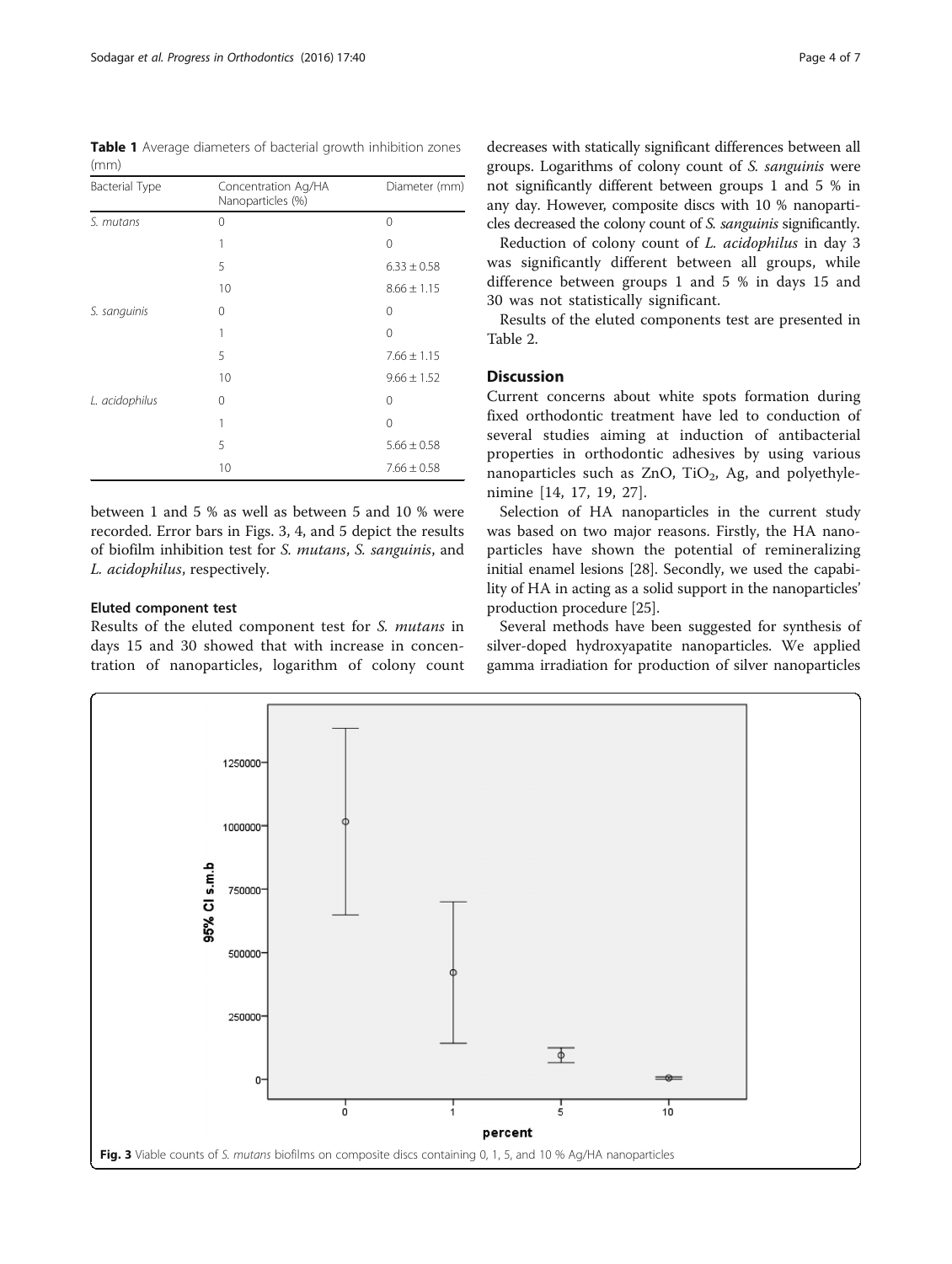<span id="page-4-0"></span>

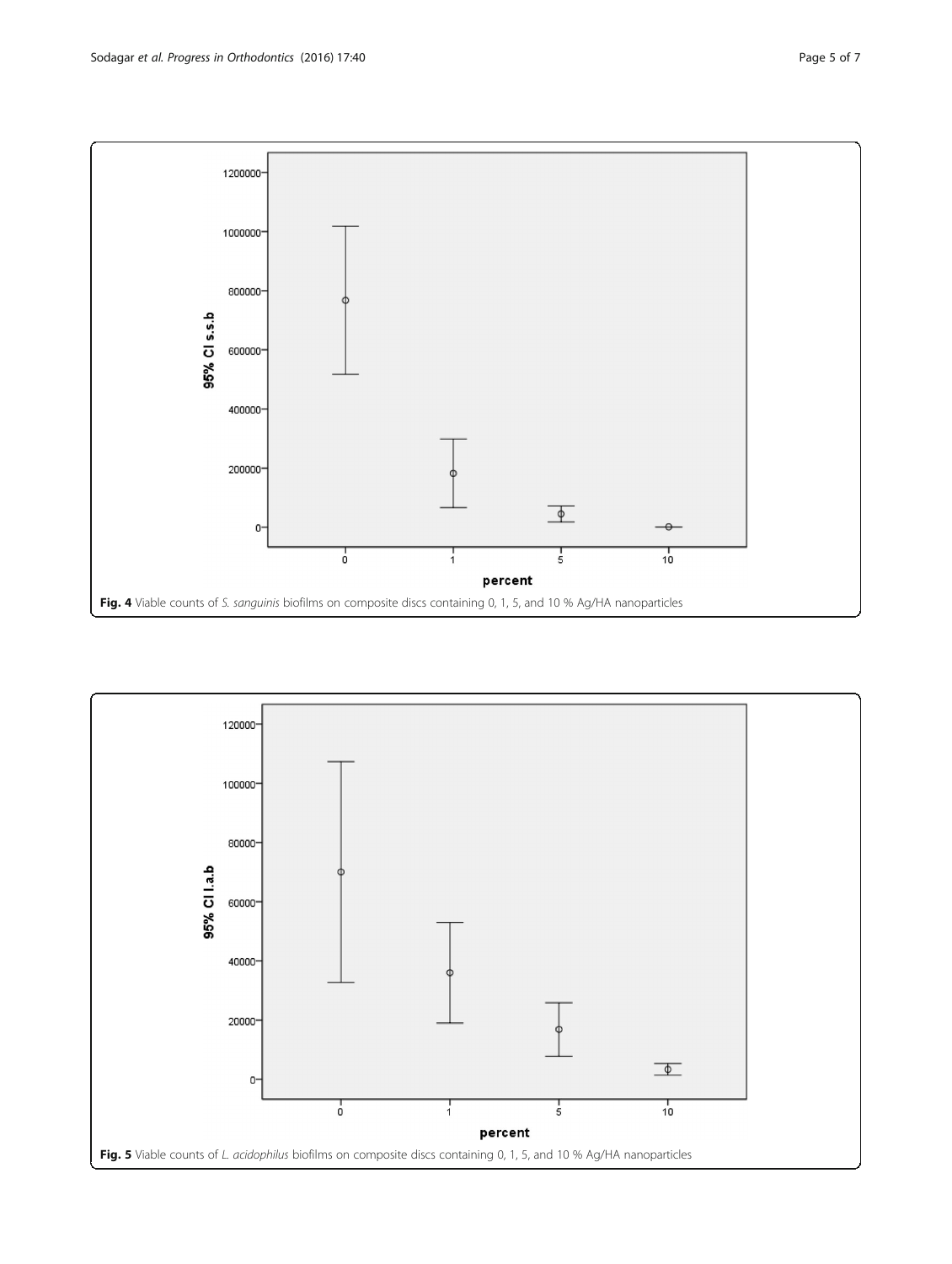| Bacterial type                | Incubation time (day) | Percentage of Ag/HA nanoparticles |                   |                   |                   |
|-------------------------------|-----------------------|-----------------------------------|-------------------|-------------------|-------------------|
|                               |                       | $0\%$                             | 1%                | 5 %               | 10 %              |
| Streptococcus mutans log      | $\Omega$              | $8.371 \pm 0.027$                 |                   |                   |                   |
|                               | 3                     |                                   | $8.281 \pm 0.202$ | $8.184 \pm 0.036$ | $7.885 \pm 0.073$ |
|                               | 15                    |                                   | $8.312 \pm 0.010$ | $8.241 \pm 0.027$ | $8.041 \pm 0.033$ |
|                               | 30                    |                                   | $8.334 \pm 0.029$ | $8.268 \pm 0.014$ | $8.150 \pm 0.020$ |
| Streptococcus sanguinis log   | 0                     | $8.346 \pm 0.049$                 |                   |                   |                   |
|                               | 3                     |                                   | $8.233 \pm 0.031$ | $8.115 \pm 0.014$ | $7.777 \pm 0.073$ |
|                               | 15                    |                                   | $8.254 \pm 0.038$ | $8.209 \pm 0.020$ | $8.096 \pm 0.029$ |
|                               | 30                    |                                   | $8.300 \pm 0.014$ | $8.278 \pm 0.020$ | $8.187 \pm 0.031$ |
| Lactobacillus acidophilus log | $\Omega$              | $8.295 \pm 0.035$                 |                   |                   |                   |
|                               | 3                     |                                   | $8.248 \pm 0.036$ | $8.160 \pm 0.032$ | $7.996 \pm 0.008$ |
|                               | 15                    |                                   | $8.271 \pm 0.027$ | $8.228 \pm 0.009$ | $8.112 \pm 0.053$ |
|                               | 30                    |                                   | $8.285 \pm 0.017$ | $8.270 \pm 0.011$ | $8.228 \pm 0.021$ |

<span id="page-5-0"></span>Table 2 Logarithm of bacterial count in liquid media after 3, 15, and 30 days

and used HA as carrier. This method is capable of producing pure composite material in which silver nanoparticles are dispersed homogeneously [\[25](#page-6-0)].

Results of biofilm inhibition test revealed that all three concentrations of Ag/HA nanoparticles decrease the colony count of all bacteria species significantly, whereas increasing the concentration of Ag/HA nanoparticles from 5 to 10 % does not show any significant reductions. The biofilm inhibition test is immensely important because biofilms are much more resistant to antimicrobial agents in comparison to planktonic cells [\[29](#page-6-0)]. Although S. mutans is the main bacteria associated with initial carious lesions such as white spots [[30](#page-6-0)–[32\]](#page-6-0), S. sanguinis is associated with non-cariogenic plaque and is in competition with S. mutans [[33](#page-6-0), [34](#page-6-0)]. Therefore, orthodontic adhesives containing 5 % Ag/HA nanoparticles are highly efficient against white spot formation because in comparison to adhesive with 1% Ag/HA nanoparticles, they show increased antibacterial activity against S. mutans without significantly higher effect against S. sanguinis.

The same result was obtained by eluted component test about the logarithms of colony counts of S. sanguinis and S. mutans on the 15th and 30th days. Therefore, similar to the biofilm inhibition test, eluted component test also supports adding 5 % Ag/HA nanoparticles to orthodontic adhesives.

Regarding results of DAD test, unlike 1 % Ag/HA nanoparticles, incorporation of 5 % Ag/HA nanoparticles produces growth inhibition zone for all three bacteria. Furthermore, increasing nanoparticles from 5 to 10 % does not change the inhibition zone significantly. Therefore, DAD test as well as the two previous tests indicates that adhesives containing 5 % Ag/HA nanoparticles provide proper antibacterial features.

Although adding Ag/HA nanoparticles to resin composite brings about brilliant antibacterial properties, the possible adverse effects on mechanical features should not be overlooked. Our previous study revealed that incorporation of 5 % Ag/HA nanoparticles to orthodontic bonding resin does not compromise shear bond strength, while adding 1 and 10 % Ag/HA nanoparticles increases and decreases it, respectively [[18\]](#page-6-0). Therefore, results of the present study in combination with our previous research indicate that orthodontic adhesives containing 5 % Ag/HA nanoparticles provide suitable features from both antimicrobial and mechanical aspects.

# Conclusions

Combination of the results of three antimicrobial tests showed that adding 5 % Ag/HA nanoparticles to orthodontic adhesives reduces growth of cariogenic bacteria, has less effect against non-cariogenic S. sanguinis, and is capable of producing bacterial growth inhibition zone.

#### Abbreviations

Ag/HA: Silver hydroxyapatite; AgNps: Silver nanoparticles; HA: Hydroxyapatite

#### Authors' contributions

AS owns the main idea, designed the study, and helped in the data interpretation. AA designed the study and synthesized the nanoparticles. EH performed the study and searched the literature. SA searched the literature, helped in preparing the manuscript, and helped in the data interpretation. MP performed the study and interpreted the data. KS helped in performing the study, helped in the manuscript preparation, and checked the data. MK performed the statistics and helped in the data interpretation. AB designed the study and prepared the manuscript. All authors read and approved the final manuscript.

#### Competing interests

The authors declare that they have no competing interests.